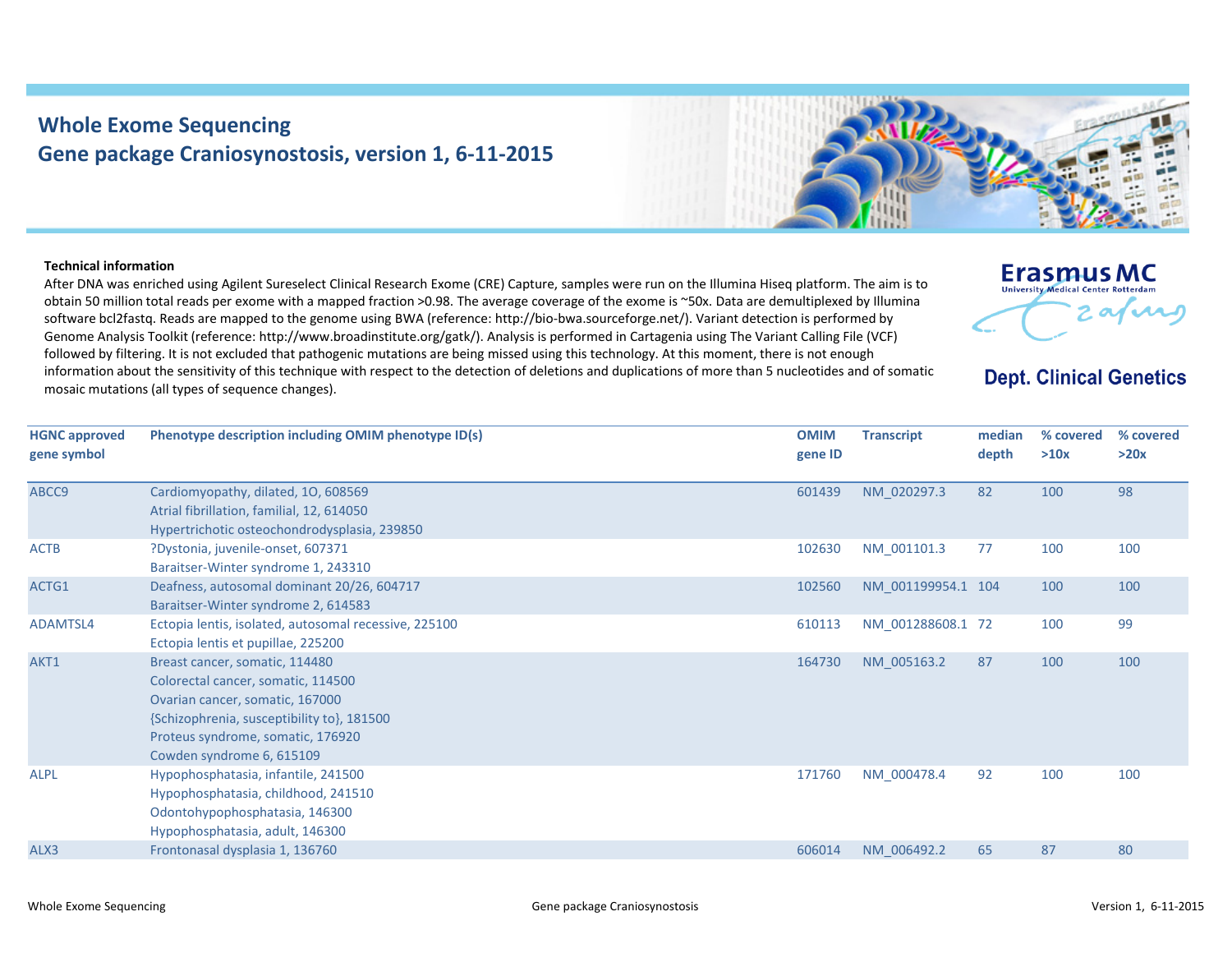| <b>HGNC approved</b> | Phenotype description including OMIM phenotype ID(s)                                             | <b>OMIM</b> | <b>Transcript</b> | median | % covered | % covered |
|----------------------|--------------------------------------------------------------------------------------------------|-------------|-------------------|--------|-----------|-----------|
| gene symbol          |                                                                                                  | gene ID     |                   | depth  | >10x      | >20x      |
| ALX4                 | Parietal foramina 2, 609597                                                                      | 605420      | NM 021926.3       | 82     | 100       | 100       |
|                      | Frontonasal dysplasia 2, 613451                                                                  |             |                   |        |           |           |
|                      | {Craniosynostosis 5, susceptibility to}, 615529                                                  |             |                   |        |           |           |
| BUB1                 | Colorectal cancer with chromosomal instability, somatic                                          | 602452      | NM 004336.4       | 76     | 100       | 99        |
| C5orf42              | Joubert syndrome 17, 614615                                                                      | 614571      | NM 023073.3       | 78     | 100       | 96        |
|                      | Orofaciodigital syndrome VI, 277170                                                              |             |                   |        |           |           |
| CCBE1                | Hennekam lymphangiectasia-lymphedema syndrome 1, 235510                                          | 612753      | NM 133459.3       | 82     | 100       | 96        |
| CDC45                | No OMIM phenotype                                                                                | 603465      | NM_001178010.2 61 |        | 98        | 94        |
| CDKN1C               | Beckwith-Wiedemann syndrome, 130650                                                              | 600856      | NM 000076.2       | 46     | 80        | 72        |
|                      | IMAGE syndrome, 614732                                                                           |             |                   |        |           |           |
| CEP57                | Mosaic variegated aneuploidy syndrome 2, 614114                                                  | 607951      | NM 014679.4       | 60     | 100       | 99        |
| CHST3                | Spondyloepiphyseal dysplasia with congenital joint dislocations, 143095                          | 603799      | NM 004273.4       | 61     | 100       | 94        |
| CLCN7                | Osteopetrosis, autosomal recessive 4, 611490                                                     | 602727      | NM_001287.5       | 86     | 100       | 99        |
|                      | Osteopetrosis, autosomal dominant 2, 166600                                                      |             |                   |        |           |           |
| COLEC11              | 3MC syndrome 2, 265050                                                                           | 612502      | NM 024027.4       | 99     | 100       | 100       |
| <b>CTSK</b>          | Pycnodysostosis, 265800                                                                          | 601105      | NM 000396.3       | 96     | 100       | 100       |
| <b>CYP26B1</b>       | Craniosynostosis with radiohumeral fusions and other skeletal and craniofacial anomalies, 614416 | 605207      | NM 019885.3       | 101    | 100       | 100       |
| EFNA4                | No OMIM phenotype                                                                                | 601380      | NM_005227.2       | 55     | 100       | 100       |
| EFNB1                | Craniofrontonasal dysplasia, 304110                                                              | 300035      | NM 004429.4       | 58     | 100       | 100       |
| EIF4A3               | Robin sequence with cleft mandible and limb anomalies, 268305                                    | 608546      | NM_014740.3       | 35     | 99        | 81        |
| <b>ERF</b>           | Craniosynostosis 4, 600775                                                                       | 611888      | NM 006494.2       | 56     | 100       | 87        |
| ESCO <sub>2</sub>    | Roberts syndrome, 268300                                                                         | 609353      | NM_001017420.2 58 |        | 98        | 92        |
|                      | SC phocomelia syndrome, 269000                                                                   |             |                   |        |           |           |
| <b>FAM111A</b>       | Kenny-Caffey syndrome, type 2, 127000                                                            | 615292      | NM_022074.3       | 75     | 99        | 96        |
|                      | Gracile bone dysplasia, 602361                                                                   |             |                   |        |           |           |
| FAM58A               | STAR syndrome, 300707                                                                            | 300708      | NM_152274.4       | 32     | 76        | 64        |
| FBN1                 | Marfan syndrome, 154700                                                                          | 134797      | NM_000138.4       | 86     | 100       | 100       |
|                      | Ectopia lentis, familial, 129600                                                                 |             |                   |        |           |           |
|                      | MASS syndrome, 604308                                                                            |             |                   |        |           |           |
|                      | Weill-Marchesani syndrome 2, dominant, 608328                                                    |             |                   |        |           |           |
|                      | Aortic aneurysm, ascending, and dissection                                                       |             |                   |        |           |           |
|                      | Stiff skin syndrome, 184900                                                                      |             |                   |        |           |           |
|                      | Acromicric dysplasia, 102370                                                                     |             |                   |        |           |           |
|                      | Geleophysic dysplasia 2, 614185                                                                  |             |                   |        |           |           |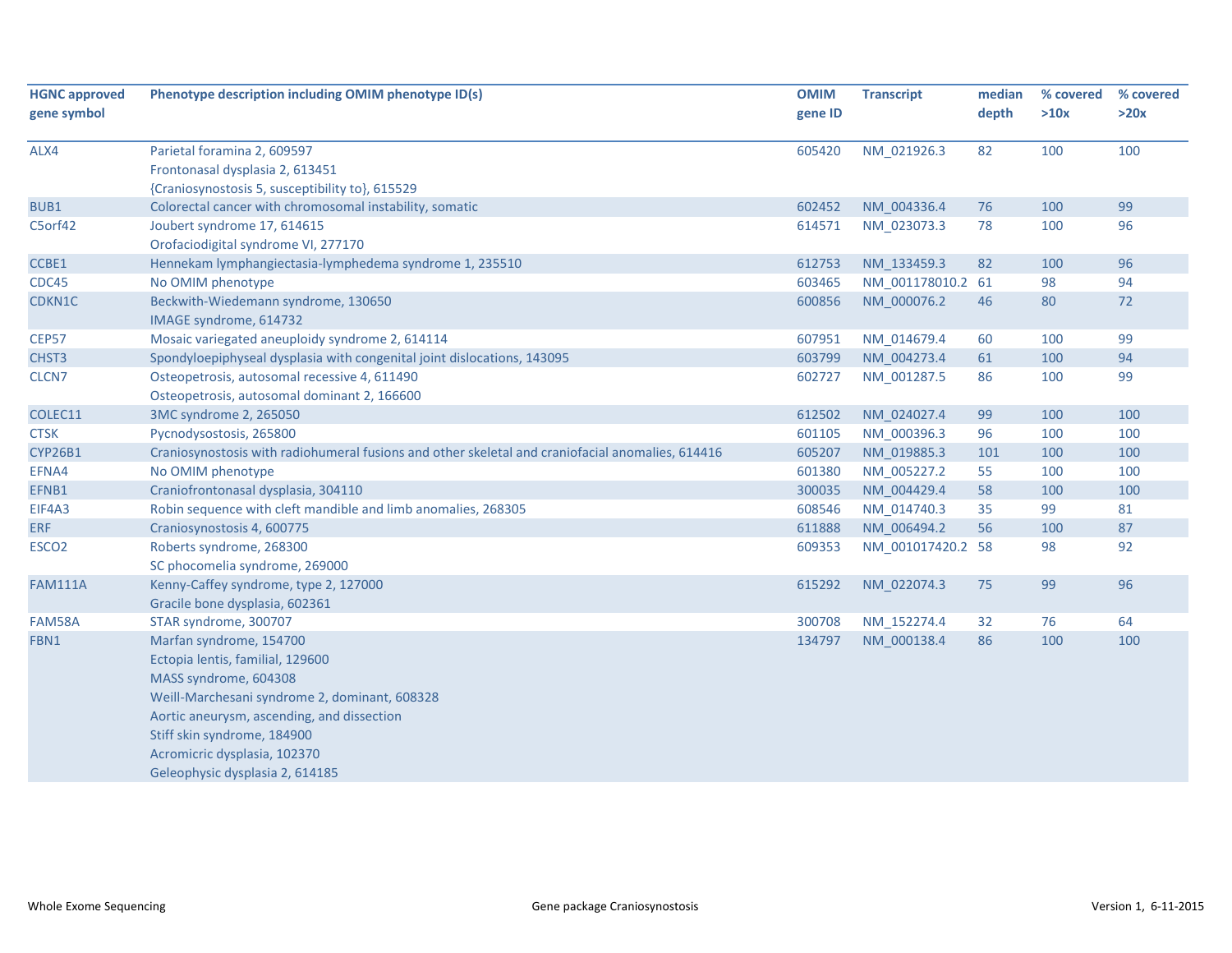| <b>HGNC approved</b><br>gene symbol | Phenotype description including OMIM phenotype ID(s)                                                                                                                                                                                                                                                                                                                                                                                                                                                                                                                                                             | <b>OMIM</b><br>gene ID | <b>Transcript</b> | median<br>depth | % covered<br>>10x | % covered<br>>20x |
|-------------------------------------|------------------------------------------------------------------------------------------------------------------------------------------------------------------------------------------------------------------------------------------------------------------------------------------------------------------------------------------------------------------------------------------------------------------------------------------------------------------------------------------------------------------------------------------------------------------------------------------------------------------|------------------------|-------------------|-----------------|-------------------|-------------------|
| FGFR1                               | Pfeiffer syndrome, 101600<br>Jackson-Weiss syndrome, 123150<br>Hypogonadotropic hypogonadism 2 with or without anosmia, 147950<br>Osteoglophonic dysplasia, 166250<br>Trigonocephaly 1, 190440<br>Hartsfield syndrome, 615465                                                                                                                                                                                                                                                                                                                                                                                    | 136350                 | NM_023110.2       | 99              | 100               | 100               |
| FGFR2                               | Crouzon syndrome, 123500<br>Jackson-Weiss syndrome, 123150<br>Beare-Stevenson cutis gyrata syndrome, 123790<br>Pfeiffer syndrome, 101600<br>Apert syndrome, 101200<br>Saethre-Chotzen syndrome, 101400<br>Craniosynostosis, nonspecific<br>Gastric cancer, somatic, 613659<br>Craniofacial-skeletal-dermatologic dysplasia, 101600<br>Antley-Bixler syndrome without genital anomalies or disordered steroidogenesis, 207410<br>Scaphocephaly and Axenfeld-Rieger anomaly<br>LADD syndrome, 149730<br>Scaphocephaly, maxillary retrusion, and mental retardation, 609579<br>Bent bone dysplasia syndrome, 614592 | 176943                 | NM_000141.4       | 81              | 100               | 98                |
| FGFR3                               | Achondroplasia, 100800<br>Hypochondroplasia, 146000<br>Thanatophoric dysplasia, type I, 187600<br>Crouzon syndrome with acanthosis nigricans, 612247<br>Muenke syndrome, 602849<br>Bladder cancer, somatic, 109800<br>Colorectal cancer, somatic, 114500<br>Cervical cancer, somatic, 603956<br>LADD syndrome, 149730<br>CATSHL syndrome, 610474<br>Nevus, epidermal, somatic, 162900<br>Thanatophoric dysplasia, type II, 187601<br>Spermatocytic seminoma, somatic, 273300<br>SADDAN, 616482                                                                                                                   | 134934                 | NM_000142.4       | 76              | 100               | 100               |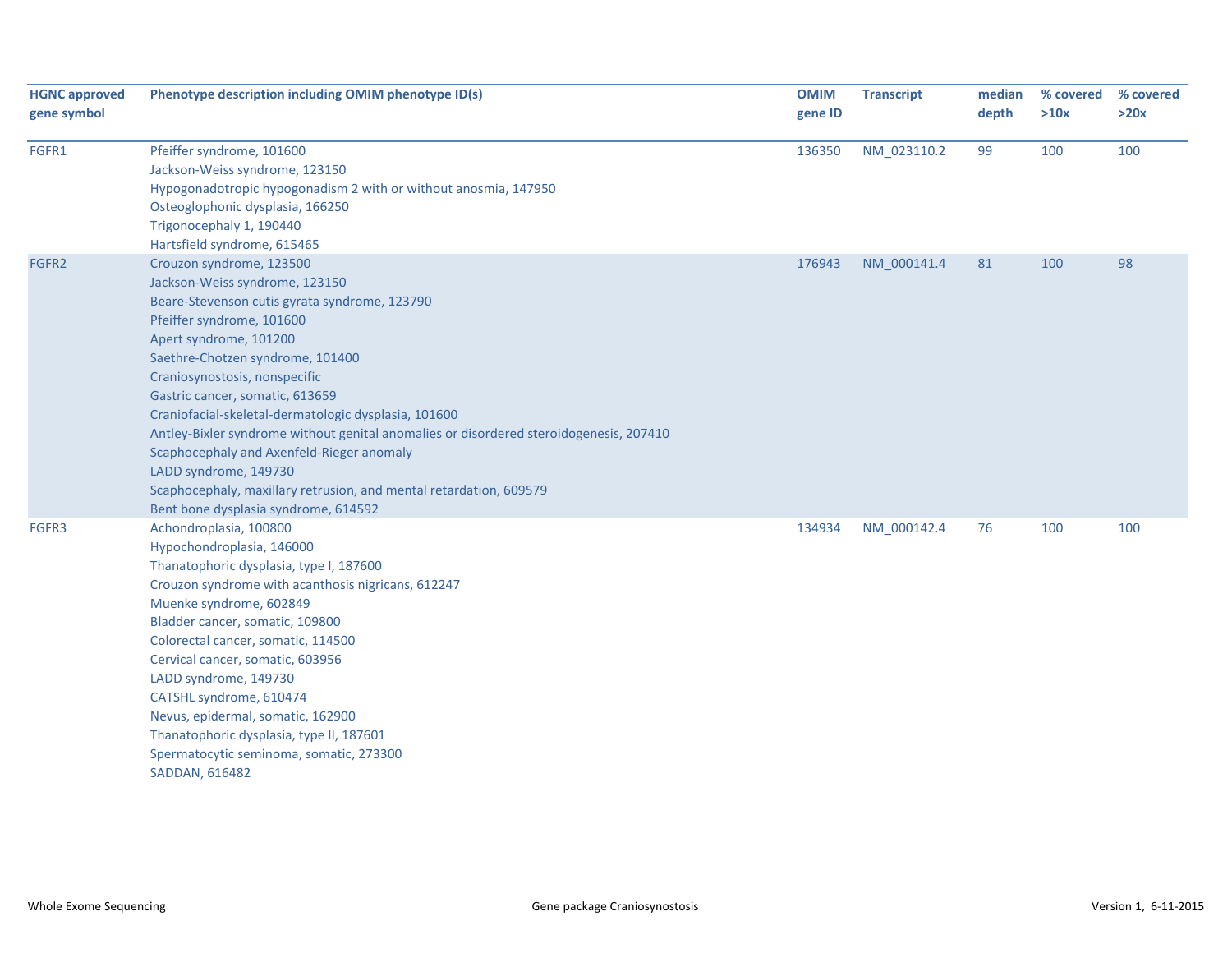| <b>HGNC approved</b> | Phenotype description including OMIM phenotype ID(s)             | <b>OMIM</b> | <b>Transcript</b> | median | % covered | % covered |
|----------------------|------------------------------------------------------------------|-------------|-------------------|--------|-----------|-----------|
| gene symbol          |                                                                  | gene ID     |                   | depth  | >10x      | >20x      |
|                      |                                                                  |             |                   |        |           |           |
| <b>FLNA</b>          | Heterotopia, periventricular, 300049                             | 300017      | NM_001110556.1 55 |        | 100       | 99        |
|                      | Otopalatodigital syndrome, type I, 311300                        |             |                   |        |           |           |
|                      | Otopalatodigital syndrome, type II, 304120                       |             |                   |        |           |           |
|                      | Intestinal pseudoobstruction, neuronal, 300048                   |             |                   |        |           |           |
|                      | Melnick-Needles syndrome, 309350                                 |             |                   |        |           |           |
|                      | Frontometaphyseal dysplasia, 305620                              |             |                   |        |           |           |
|                      | Heterotopia, periventricular, ED variant, 300537                 |             |                   |        |           |           |
|                      | FG syndrome 2, 300321                                            |             |                   |        |           |           |
|                      | Cardiac valvular dysplasia, X-linked, 314400                     |             |                   |        |           |           |
|                      | Terminal osseous dysplasia, 300244                               |             |                   |        |           |           |
|                      | Congenital short bowel syndrome, 300048                          |             |                   |        |           |           |
| <b>FLNB</b>          | Spondylocarpotarsal synostosis syndrome, 272460                  | 603381      | NM_001164317.1 91 |        | 100       | 99        |
|                      | Larsen syndrome, 150250                                          |             |                   |        |           |           |
|                      | Atelosteogenesis, type I, 108720                                 |             |                   |        |           |           |
|                      | Atelosteogenesis, type III, 108721                               |             |                   |        |           |           |
|                      | Boomerang dysplasia, 112310                                      |             |                   |        |           |           |
| FREM1                | Bifid nose with or without anorectal and renal anomalies, 608980 | 608944      | NM 144966.5       | 88     | 100       | 99        |
|                      | Manitoba oculotrichoanal syndrome, 248450                        |             |                   |        |           |           |
|                      | Trigonocephaly 2, 614485                                         |             |                   |        |           |           |
| GLI3                 | Greig cephalopolysyndactyly syndrome, 175700                     | 165240      | NM_000168.5       | 88     | 100       | 100       |
|                      | Pallister-Hall syndrome, 146510                                  |             |                   |        |           |           |
|                      | Polydactyly, preaxial, type IV, 174700                           |             |                   |        |           |           |
|                      | Polydactyly, postaxial, types A1 and B, 174200                   |             |                   |        |           |           |
|                      | {Hypothalamic hamartomas, somatic}, 241800                       |             |                   |        |           |           |
| <b>GNPTAB</b>        | Mucolipidosis III alpha/beta, 252600                             | 607840      | NM 024312.4       | 96     | 100       | 97        |
|                      | Mucolipidosis II alpha/beta, 252500                              |             |                   |        |           |           |
| GPC3                 | Simpson-Golabi-Behmel syndrome, type 1, 312870                   | 300037      | NM 001164617.1 38 |        | 98        | 92        |
|                      | Wilms tumor, somatic, 194070                                     |             |                   |        |           |           |
| GPC4                 | No OMIM phenotype                                                | 300168      | NM 001448.2       | 50     | 100       | 99        |
| <b>GUSB</b>          | Mucopolysaccharidosis VII, 253220                                | 611499      | NM 000181.3       | 95     | 100       | 99        |
| <b>HRAS</b>          | {Bladder cancer, somatic}, 109800                                | 190020      | NM_005343.2       | 128    | 100       | 100       |
|                      | Costello syndrome, 218040                                        |             |                   |        |           |           |
|                      | {Thyroid carcinoma, follicular, somatic}, 188470                 |             |                   |        |           |           |
|                      | Congenital myopathy with excess of muscle spindles, 218040       |             |                   |        |           |           |
|                      | {Nevus sebaceous or woolly hair nevus, somatic}, 162900          |             |                   |        |           |           |
|                      | Schimmelpenning-Feuerstein-Mims syndrome, somatic mosaic, 163200 |             |                   |        |           |           |
|                      | {Spitz nevus or nevus spilus, somatic}, 137550                   |             |                   |        |           |           |
| <b>IFT122</b>        | Cranioectodermal dysplasia 1, 218330                             | 606045      | NM 052985.3       | 97     | 100       | 99        |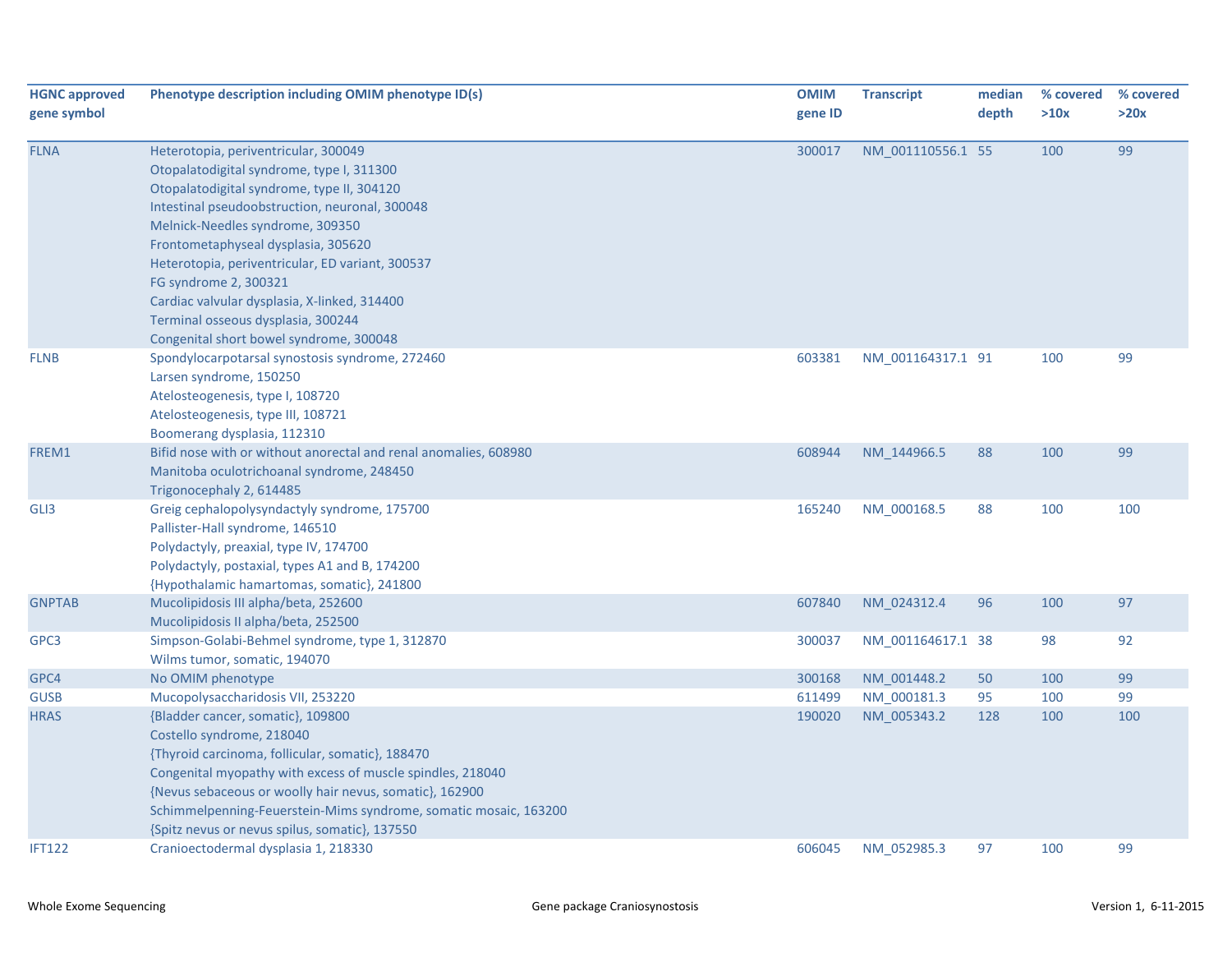| <b>HGNC approved</b> | Phenotype description including OMIM phenotype ID(s)             | <b>OMIM</b> | <b>Transcript</b> | median | % covered | % covered |
|----------------------|------------------------------------------------------------------|-------------|-------------------|--------|-----------|-----------|
| gene symbol          |                                                                  | gene ID     |                   | depth  | >10x      | >20x      |
| IFT43                | Cranioectodermal dysplasia 3, 614099                             | 614068      | NM_052873.2       | 45     | 100       | 99        |
| <b>IHH</b>           | Acrocapitofemoral dysplasia, 607778                              | 600726      | NM 002181.3       | 79     | 100       | 100       |
|                      | Brachydactyly, type A1, 112500                                   |             |                   |        |           |           |
| IL11                 | No OMIM phenotype                                                | 147681      | NM 000641.3       | 30     | 91        | 71        |
| IL11RA               | Craniosynostosis and dental anomalies, 614188                    | 600939      | NM 001142784.2 80 |        | 100       | 100       |
| IMPAD1               | Chondrodysplasia with joint dislocations, GPAPP type, 614078     | 614010      | NM_017813.4       | 98     | 100       | 98        |
| IRX5                 | Hamamy syndrome, 611174                                          | 606195      | NM 005853.5       | 69     | 100       | 92        |
| JAG1                 | Alagille syndrome, 118450                                        | 601920      | NM_000214.2       | 89     | 99        | 96        |
|                      | Tetralogy of Fallot, 187500                                      |             |                   |        |           |           |
|                      | ?Deafness, congenital heart defects, and posterior embryotoxon   |             |                   |        |           |           |
| <b>KCNJ8</b>         | No OMIM phenotype                                                | 600935      | NM_004982.3       | 72     | 100       | 100       |
| KDM6A                | Kabuki syndrome 2, 300867                                        | 300128      | NM_001291415.1 37 |        | 95        | 83        |
| KMT2D                | Kabuki syndrome 1, 147920                                        | 602113      | NM_003482.3       | 80     | 100       | 99        |
| <b>KPTN</b>          | Mental retardation, autosomal recessive 41, 615637               | 615620      | NM_007059.3       | 54     | 100       | 95        |
| <b>KRAS</b>          | Lung cancer, somatic, 211980                                     | 190070      | NM 033360.3       | 64     | 100       | 100       |
|                      | Bladder cancer, somatic, 109800                                  |             |                   |        |           |           |
|                      | Pancreatic carcinoma, somatic, 260350                            |             |                   |        |           |           |
|                      | Gastric cancer, somatic, 137215                                  |             |                   |        |           |           |
|                      | Leukemia, acute myeloid, 601626                                  |             |                   |        |           |           |
|                      | Noonan syndrome 3, 609942                                        |             |                   |        |           |           |
|                      | Cardiofaciocutaneous syndrome 2, 615278                          |             |                   |        |           |           |
|                      | Breast cancer, somatic, 114480                                   |             |                   |        |           |           |
|                      | Schimmelpenning-Feuerstein-Mims syndrome, somatic mosaic, 163200 |             |                   |        |           |           |
|                      | RAS-associated autoimmune leukoproliferative disorder, 614470    |             |                   |        |           |           |
| LRP5                 | Osteoporosis-pseudoglioma syndrome, 259770                       | 603506      | NM 002335.3       | 112    | 99        | 98        |
|                      | [Bone mineral density variability 1], 601884                     |             |                   |        |           |           |
|                      | Hyperostosis, endosteal, 144750                                  |             |                   |        |           |           |
|                      | van Buchem disease, type 2, 607636                               |             |                   |        |           |           |
|                      | Osteosclerosis, 144750                                           |             |                   |        |           |           |
|                      | {Osteoporosis}, 166710                                           |             |                   |        |           |           |
|                      | Exudative vitreoretinopathy 4, 601813                            |             |                   |        |           |           |
|                      | Osteopetrosis, autosomal dominant 1, 607634                      |             |                   |        |           |           |
| MACROD <sub>2</sub>  | No OMIM phenotype                                                | 611567      | NM 080676.5       | 58     | 99        | 93        |
| MASP1                | 3MC syndrome 1, 257920                                           | 600521      | NM 001879.5       | 74     | 100       | 98        |
| MCPH1                | Microcephaly 1, primary, autosomal recessive, 251200             | 607117      | NM 024596.3       | 67     | 100       | 99        |
| MEGF8                | Carpenter syndrome 2, 614976                                     | 604267      | NM 001271938.1 79 |        | 100       | 99        |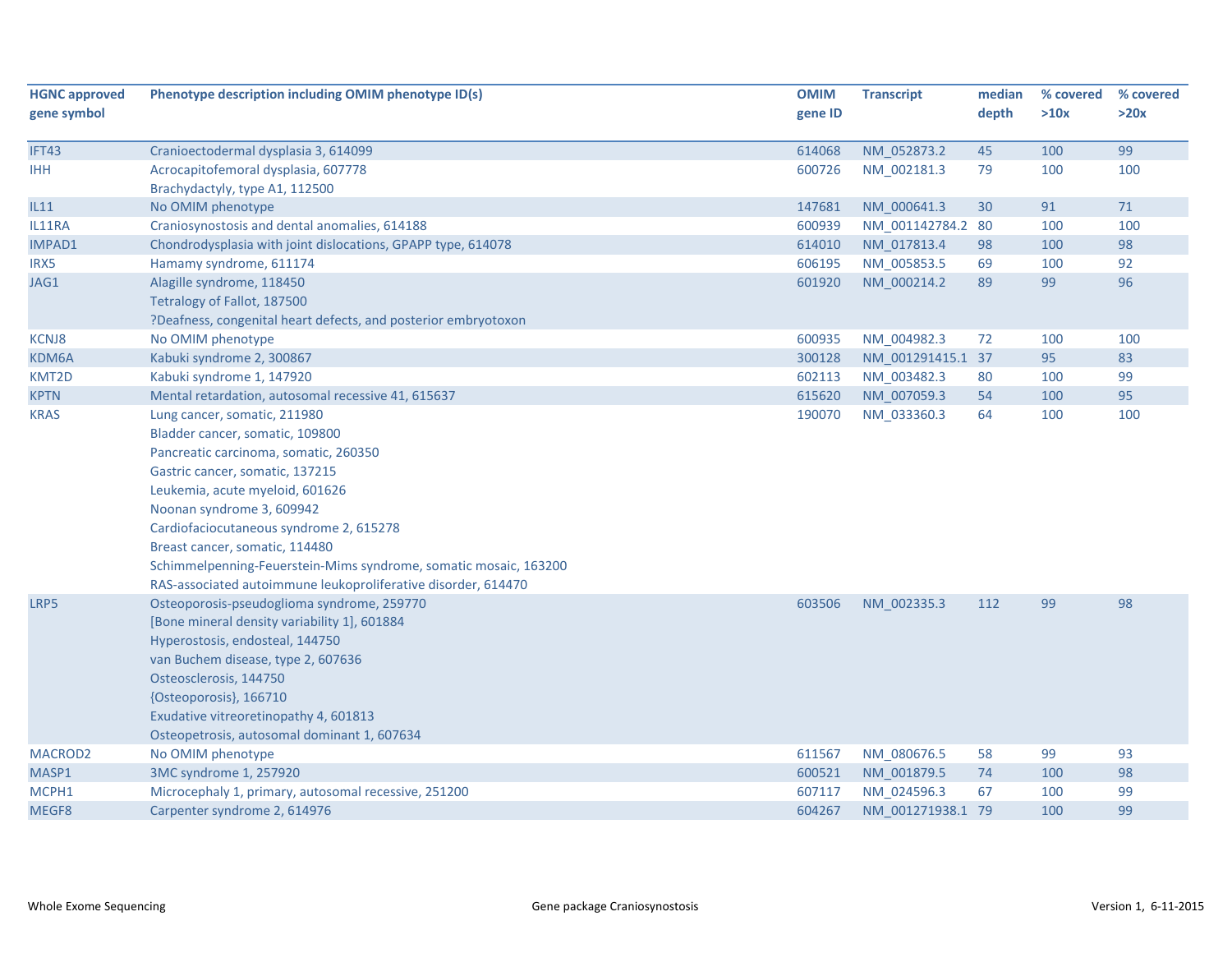| <b>HGNC approved</b> | Phenotype description including OMIM phenotype ID(s)                                 | <b>OMIM</b> | <b>Transcript</b> | median | % covered | % covered |
|----------------------|--------------------------------------------------------------------------------------|-------------|-------------------|--------|-----------|-----------|
| gene symbol          |                                                                                      | gene ID     |                   | depth  | >10x      | >20x      |
| MSX2                 | Craniosynostosis, type 2, 604757                                                     | 123101      | NM 002449.4       | 73     | 100       | 100       |
|                      | Parietal foramina 1, 168500                                                          |             |                   |        |           |           |
|                      | Parietal foramina with cleidocranial dysplasia, 168550                               |             |                   |        |           |           |
| <b>NFIX</b>          | Sotos syndrome 2, 614753                                                             | 164005      | NM_001271043.2 90 |        | 100       | 100       |
|                      | Marshall-Smith syndrome, 602535                                                      |             |                   |        |           |           |
| NOTCH <sub>2</sub>   | Alagille syndrome 2, 610205                                                          | 600275      | NM_024408.3       | 89     | 100       | 100       |
|                      | Hajdu-Cheney syndrome, 102500                                                        |             |                   |        |           |           |
| NSD1                 | Sotos syndrome 1, 117550                                                             | 606681      | NM 022455.4       | 90     | 100       | 99        |
|                      | Leukemia, acute myeloid, 601626                                                      |             |                   |        |           |           |
|                      | Beckwith-Wiedemann syndrome, 130650                                                  |             |                   |        |           |           |
| OSTM1                | Osteopetrosis, autosomal recessive 5, 259720                                         | 607649      | NM_014028.3       | 59     | 93        | 87        |
| P4HB                 | Cole-Carpenter syndrome 1, 112240                                                    | 176790      | NM 000918.3       | 51     | 99        | 88        |
| PHF21A               | No OMIM phenotype                                                                    | 608325      | NM_001101802.1 37 |        | 96        | 80        |
| <b>PIGT</b>          | ?Paroxysmal nocturnal hemoglobinuria 2, 615399                                       | 610272      | NM_015937.5       | 73     | 100       | 98        |
|                      | Multiple congenital anomalies-hypotonia-seizures syndrome 3, 615398                  |             |                   |        |           |           |
| POLR1A               | Acrofacial dysostosis, Cincinnati type, 616462                                       | 616404      | NM 015425.3       | 44     | 98        | 87        |
| POLR1C               | Treacher Collins syndrome 3, 248390                                                  | 610060      | NM_203290.2       | 92     | 100       | 100       |
|                      | Leukodystrophy, hypomyelinating, 11, 616494                                          |             |                   |        |           |           |
| POLR1D               | Treacher Collins syndrome 2, 613717                                                  | 613715      | NM_015972.3       | 73     | 100       | 100       |
| <b>POR</b>           | Antley-Bixler syndrome with genital anomalies and disordered steroidogenesis, 201750 | 124015      | NM_000941.2       | 94     | 100       | 100       |
|                      | Disordered steroidogenesis due to cytochrome P450 oxidoreductase, 613571             |             |                   |        |           |           |
| PTCH1                | Basal cell nevus syndrome, 109400                                                    | 601309      | NM_000264.3       | 88     | 99        | 96        |
|                      | Basal cell carcinoma, somatic, 605462                                                |             |                   |        |           |           |
|                      | Holoprosencephaly-7, 610828                                                          |             |                   |        |           |           |
| <b>PTEN</b>          | Cowden syndrome 1, 158350                                                            | 601728      | NM 000314.4       | 77     | 100       | 98        |
|                      | Lhermitte-Duclos syndrome, 158350                                                    |             |                   |        |           |           |
|                      | Bannayan-Riley-Ruvalcaba syndrome, 153480                                            |             |                   |        |           |           |
|                      | {Meningioma}, 607174                                                                 |             |                   |        |           |           |
|                      | {Glioma susceptibility 2}, 613028                                                    |             |                   |        |           |           |
|                      | Macrocephaly/autism syndrome, 605309                                                 |             |                   |        |           |           |
|                      | PTEN hamartoma tumor syndrome                                                        |             |                   |        |           |           |
|                      | VATER association with macrocephaly and ventriculomegaly, 276950                     |             |                   |        |           |           |
|                      | {Prostate cancer, somatic}, 176807                                                   |             |                   |        |           |           |
|                      | Malignant melanoma, somatic, 155600                                                  |             |                   |        |           |           |
|                      | Endometrial carcinoma, somatic, 608089                                               |             |                   |        |           |           |
|                      | Squamous cell carcinoma, head and neck, somatic, 275355                              |             |                   |        |           |           |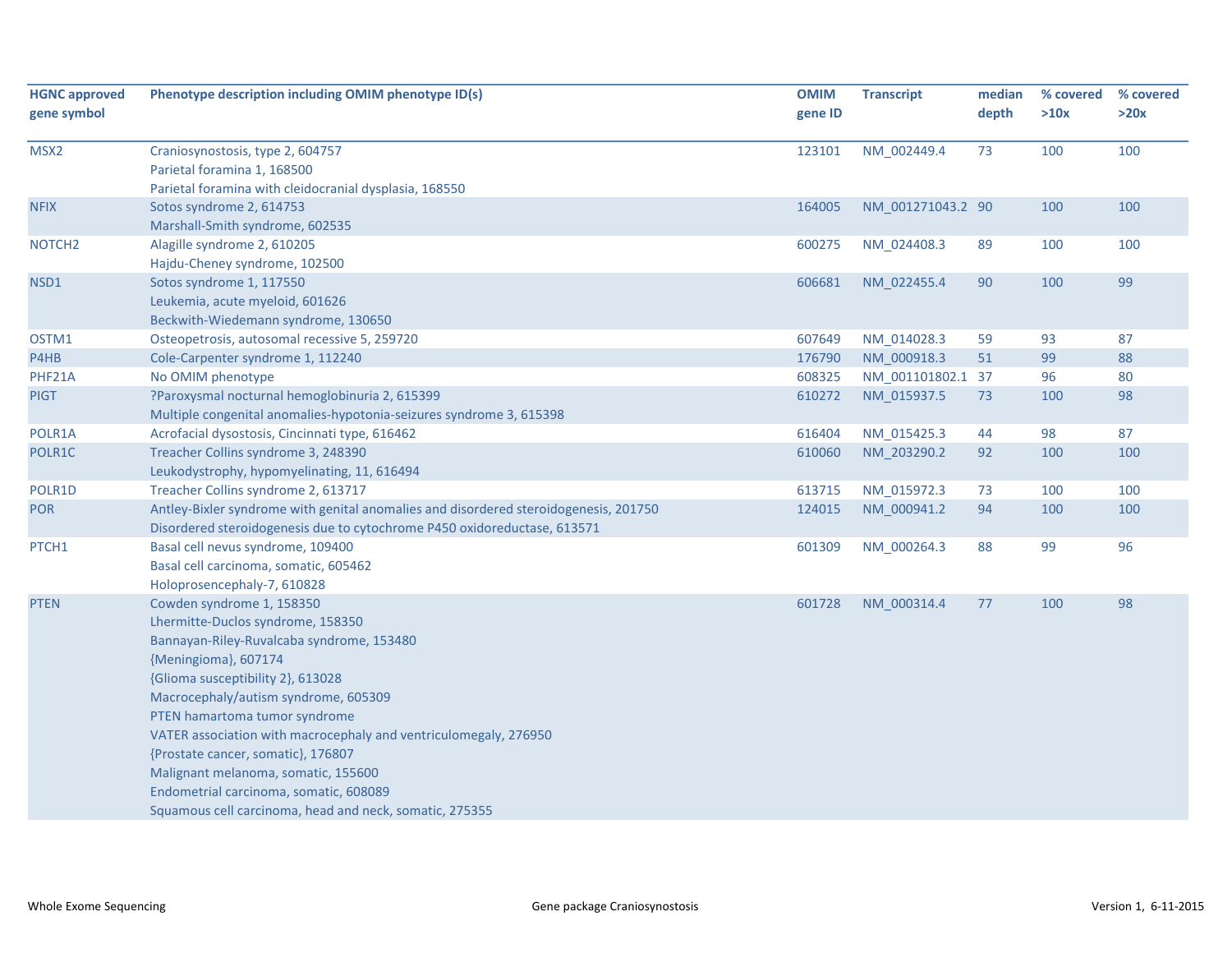| gene symbol<br>gene ID<br>depth<br>>10x<br>>20x<br>76<br>100<br>100<br>Metaphyseal chondrodysplasia, Murk Jansen type, 156400<br>168468<br>NM_000316.2<br>Chondrodysplasia, Blomstrand type, 215045<br>Eiken syndrome, 600002<br>Failure of tooth eruption, primary, 125350<br><b>RAB23</b><br>Carpenter syndrome, 201000<br>606144<br>NM 016277.4<br>85<br>100<br>100<br>607642<br>RAI1<br>Smith-Magenis syndrome, 182290<br>NM_030665.3<br>91<br>100<br>100<br>99<br>Rothmund-Thomson syndrome, 268400<br>603780<br>NM_004260.3<br>72<br>100<br>RAPADILINO syndrome, 266280<br>Baller-Gerold syndrome, 218600<br>99<br>98<br>SALL1<br>Townes-Brocks syndrome, 107480<br>602218<br>NM_002968.2<br>100<br>Townes-Brocks branchiootorenal-like syndrome, 107480<br>87<br>Van den Ende-Gupta syndrome, 600920<br>613619<br>NM 153334.6<br>59<br>98<br>SEC23A<br>Craniolenticulosutural dysplasia, 607812<br>610511<br>NM_006364.2<br>69<br>100<br>94<br>46<br>97<br>86<br>Cole-Carpenter syndrome 2, 616294<br>607186<br>NM_014822.2<br>SH3BP2<br>Cherubism, 118400<br>NM 001145856.1 71<br>91<br>602104<br>91<br>100<br>Frank-ter Haar syndrome, 249420<br>613293<br>NM 001017995.2 87<br>100<br>97<br><b>SKI</b><br>Shprintzen-Goldberg syndrome, 182212<br>164780<br>NM 003036.3<br>55<br>99<br>Congenital disorder of glycosylation, type IIc, 266265<br><b>SLC35C1</b><br>605881<br>NM 018389.4<br>103<br>100<br>100<br>607257<br>NM_017508.2<br>82<br>100<br>99<br>SOX <sub>6</sub><br>No OMIM phenotype<br>73<br>91<br>608160<br>NM_000346.3<br>98<br>Campomelic dysplasia with autosomal sex reversal, 114290<br>Acampomelic campomelic dysplasia, 114290<br>Campomelic dysplasia, 114290<br>600480<br>100<br>94<br>Craniosynostosis 3, 615314<br>NM_207037.1<br>51<br>92<br><b>TCIRG1</b><br>Osteopetrosis, autosomal recessive 1, 259700<br>604592<br>NM 006019.3<br>77<br>96<br>Treacher Collins syndrome 1, 154500<br>NM_001135243.1 78<br>100<br>98<br>TCOF1<br>606847<br>93<br>Loeys-Dietz syndrome 1, 609192<br>190181<br>NM_004612.2<br>111<br>93<br>{Multiple self-healing squamous epithelioma, susceptibility to}, 132800<br>TGFBR2<br>190182<br>100<br>100<br>Colorectal cancer, hereditary nonpolyposis, type 6, 614331<br>NM_001024847.2 100<br>Esophageal cancer, somatic, 133239<br>Loeys-Dietz syndrome 2, 610168<br>67<br>No OMIM phenotype<br>608439<br>NM 001284333.1 31<br>88<br><b>TMEM216</b><br>613277<br>NM_001173991.2 87<br>Joubert syndrome 2, 608091<br>100<br>100 | <b>HGNC approved</b> | Phenotype description including OMIM phenotype ID(s) | <b>OMIM</b> | <b>Transcript</b> | median | % covered | % covered |
|-------------------------------------------------------------------------------------------------------------------------------------------------------------------------------------------------------------------------------------------------------------------------------------------------------------------------------------------------------------------------------------------------------------------------------------------------------------------------------------------------------------------------------------------------------------------------------------------------------------------------------------------------------------------------------------------------------------------------------------------------------------------------------------------------------------------------------------------------------------------------------------------------------------------------------------------------------------------------------------------------------------------------------------------------------------------------------------------------------------------------------------------------------------------------------------------------------------------------------------------------------------------------------------------------------------------------------------------------------------------------------------------------------------------------------------------------------------------------------------------------------------------------------------------------------------------------------------------------------------------------------------------------------------------------------------------------------------------------------------------------------------------------------------------------------------------------------------------------------------------------------------------------------------------------------------------------------------------------------------------------------------------------------------------------------------------------------------------------------------------------------------------------------------------------------------------------------------------------------------------------------------------------------------------------------------------------------------------------------------------------------------------------------------------------------------------------------------------------------------------------------|----------------------|------------------------------------------------------|-------------|-------------------|--------|-----------|-----------|
|                                                                                                                                                                                                                                                                                                                                                                                                                                                                                                                                                                                                                                                                                                                                                                                                                                                                                                                                                                                                                                                                                                                                                                                                                                                                                                                                                                                                                                                                                                                                                                                                                                                                                                                                                                                                                                                                                                                                                                                                                                                                                                                                                                                                                                                                                                                                                                                                                                                                                                       |                      |                                                      |             |                   |        |           |           |
|                                                                                                                                                                                                                                                                                                                                                                                                                                                                                                                                                                                                                                                                                                                                                                                                                                                                                                                                                                                                                                                                                                                                                                                                                                                                                                                                                                                                                                                                                                                                                                                                                                                                                                                                                                                                                                                                                                                                                                                                                                                                                                                                                                                                                                                                                                                                                                                                                                                                                                       |                      |                                                      |             |                   |        |           |           |
|                                                                                                                                                                                                                                                                                                                                                                                                                                                                                                                                                                                                                                                                                                                                                                                                                                                                                                                                                                                                                                                                                                                                                                                                                                                                                                                                                                                                                                                                                                                                                                                                                                                                                                                                                                                                                                                                                                                                                                                                                                                                                                                                                                                                                                                                                                                                                                                                                                                                                                       | PTH1R                |                                                      |             |                   |        |           |           |
|                                                                                                                                                                                                                                                                                                                                                                                                                                                                                                                                                                                                                                                                                                                                                                                                                                                                                                                                                                                                                                                                                                                                                                                                                                                                                                                                                                                                                                                                                                                                                                                                                                                                                                                                                                                                                                                                                                                                                                                                                                                                                                                                                                                                                                                                                                                                                                                                                                                                                                       |                      |                                                      |             |                   |        |           |           |
|                                                                                                                                                                                                                                                                                                                                                                                                                                                                                                                                                                                                                                                                                                                                                                                                                                                                                                                                                                                                                                                                                                                                                                                                                                                                                                                                                                                                                                                                                                                                                                                                                                                                                                                                                                                                                                                                                                                                                                                                                                                                                                                                                                                                                                                                                                                                                                                                                                                                                                       |                      |                                                      |             |                   |        |           |           |
|                                                                                                                                                                                                                                                                                                                                                                                                                                                                                                                                                                                                                                                                                                                                                                                                                                                                                                                                                                                                                                                                                                                                                                                                                                                                                                                                                                                                                                                                                                                                                                                                                                                                                                                                                                                                                                                                                                                                                                                                                                                                                                                                                                                                                                                                                                                                                                                                                                                                                                       |                      |                                                      |             |                   |        |           |           |
|                                                                                                                                                                                                                                                                                                                                                                                                                                                                                                                                                                                                                                                                                                                                                                                                                                                                                                                                                                                                                                                                                                                                                                                                                                                                                                                                                                                                                                                                                                                                                                                                                                                                                                                                                                                                                                                                                                                                                                                                                                                                                                                                                                                                                                                                                                                                                                                                                                                                                                       |                      |                                                      |             |                   |        |           |           |
|                                                                                                                                                                                                                                                                                                                                                                                                                                                                                                                                                                                                                                                                                                                                                                                                                                                                                                                                                                                                                                                                                                                                                                                                                                                                                                                                                                                                                                                                                                                                                                                                                                                                                                                                                                                                                                                                                                                                                                                                                                                                                                                                                                                                                                                                                                                                                                                                                                                                                                       |                      |                                                      |             |                   |        |           |           |
|                                                                                                                                                                                                                                                                                                                                                                                                                                                                                                                                                                                                                                                                                                                                                                                                                                                                                                                                                                                                                                                                                                                                                                                                                                                                                                                                                                                                                                                                                                                                                                                                                                                                                                                                                                                                                                                                                                                                                                                                                                                                                                                                                                                                                                                                                                                                                                                                                                                                                                       | RECQL4               |                                                      |             |                   |        |           |           |
|                                                                                                                                                                                                                                                                                                                                                                                                                                                                                                                                                                                                                                                                                                                                                                                                                                                                                                                                                                                                                                                                                                                                                                                                                                                                                                                                                                                                                                                                                                                                                                                                                                                                                                                                                                                                                                                                                                                                                                                                                                                                                                                                                                                                                                                                                                                                                                                                                                                                                                       |                      |                                                      |             |                   |        |           |           |
|                                                                                                                                                                                                                                                                                                                                                                                                                                                                                                                                                                                                                                                                                                                                                                                                                                                                                                                                                                                                                                                                                                                                                                                                                                                                                                                                                                                                                                                                                                                                                                                                                                                                                                                                                                                                                                                                                                                                                                                                                                                                                                                                                                                                                                                                                                                                                                                                                                                                                                       |                      |                                                      |             |                   |        |           |           |
|                                                                                                                                                                                                                                                                                                                                                                                                                                                                                                                                                                                                                                                                                                                                                                                                                                                                                                                                                                                                                                                                                                                                                                                                                                                                                                                                                                                                                                                                                                                                                                                                                                                                                                                                                                                                                                                                                                                                                                                                                                                                                                                                                                                                                                                                                                                                                                                                                                                                                                       |                      |                                                      |             |                   |        |           |           |
|                                                                                                                                                                                                                                                                                                                                                                                                                                                                                                                                                                                                                                                                                                                                                                                                                                                                                                                                                                                                                                                                                                                                                                                                                                                                                                                                                                                                                                                                                                                                                                                                                                                                                                                                                                                                                                                                                                                                                                                                                                                                                                                                                                                                                                                                                                                                                                                                                                                                                                       |                      |                                                      |             |                   |        |           |           |
|                                                                                                                                                                                                                                                                                                                                                                                                                                                                                                                                                                                                                                                                                                                                                                                                                                                                                                                                                                                                                                                                                                                                                                                                                                                                                                                                                                                                                                                                                                                                                                                                                                                                                                                                                                                                                                                                                                                                                                                                                                                                                                                                                                                                                                                                                                                                                                                                                                                                                                       | SCARF2               |                                                      |             |                   |        |           |           |
|                                                                                                                                                                                                                                                                                                                                                                                                                                                                                                                                                                                                                                                                                                                                                                                                                                                                                                                                                                                                                                                                                                                                                                                                                                                                                                                                                                                                                                                                                                                                                                                                                                                                                                                                                                                                                                                                                                                                                                                                                                                                                                                                                                                                                                                                                                                                                                                                                                                                                                       |                      |                                                      |             |                   |        |           |           |
|                                                                                                                                                                                                                                                                                                                                                                                                                                                                                                                                                                                                                                                                                                                                                                                                                                                                                                                                                                                                                                                                                                                                                                                                                                                                                                                                                                                                                                                                                                                                                                                                                                                                                                                                                                                                                                                                                                                                                                                                                                                                                                                                                                                                                                                                                                                                                                                                                                                                                                       | SEC24D               |                                                      |             |                   |        |           |           |
|                                                                                                                                                                                                                                                                                                                                                                                                                                                                                                                                                                                                                                                                                                                                                                                                                                                                                                                                                                                                                                                                                                                                                                                                                                                                                                                                                                                                                                                                                                                                                                                                                                                                                                                                                                                                                                                                                                                                                                                                                                                                                                                                                                                                                                                                                                                                                                                                                                                                                                       |                      |                                                      |             |                   |        |           |           |
|                                                                                                                                                                                                                                                                                                                                                                                                                                                                                                                                                                                                                                                                                                                                                                                                                                                                                                                                                                                                                                                                                                                                                                                                                                                                                                                                                                                                                                                                                                                                                                                                                                                                                                                                                                                                                                                                                                                                                                                                                                                                                                                                                                                                                                                                                                                                                                                                                                                                                                       | SH3PXD2B             |                                                      |             |                   |        |           |           |
|                                                                                                                                                                                                                                                                                                                                                                                                                                                                                                                                                                                                                                                                                                                                                                                                                                                                                                                                                                                                                                                                                                                                                                                                                                                                                                                                                                                                                                                                                                                                                                                                                                                                                                                                                                                                                                                                                                                                                                                                                                                                                                                                                                                                                                                                                                                                                                                                                                                                                                       |                      |                                                      |             |                   |        |           |           |
|                                                                                                                                                                                                                                                                                                                                                                                                                                                                                                                                                                                                                                                                                                                                                                                                                                                                                                                                                                                                                                                                                                                                                                                                                                                                                                                                                                                                                                                                                                                                                                                                                                                                                                                                                                                                                                                                                                                                                                                                                                                                                                                                                                                                                                                                                                                                                                                                                                                                                                       |                      |                                                      |             |                   |        |           |           |
|                                                                                                                                                                                                                                                                                                                                                                                                                                                                                                                                                                                                                                                                                                                                                                                                                                                                                                                                                                                                                                                                                                                                                                                                                                                                                                                                                                                                                                                                                                                                                                                                                                                                                                                                                                                                                                                                                                                                                                                                                                                                                                                                                                                                                                                                                                                                                                                                                                                                                                       |                      |                                                      |             |                   |        |           |           |
|                                                                                                                                                                                                                                                                                                                                                                                                                                                                                                                                                                                                                                                                                                                                                                                                                                                                                                                                                                                                                                                                                                                                                                                                                                                                                                                                                                                                                                                                                                                                                                                                                                                                                                                                                                                                                                                                                                                                                                                                                                                                                                                                                                                                                                                                                                                                                                                                                                                                                                       | SOX9                 |                                                      |             |                   |        |           |           |
|                                                                                                                                                                                                                                                                                                                                                                                                                                                                                                                                                                                                                                                                                                                                                                                                                                                                                                                                                                                                                                                                                                                                                                                                                                                                                                                                                                                                                                                                                                                                                                                                                                                                                                                                                                                                                                                                                                                                                                                                                                                                                                                                                                                                                                                                                                                                                                                                                                                                                                       |                      |                                                      |             |                   |        |           |           |
|                                                                                                                                                                                                                                                                                                                                                                                                                                                                                                                                                                                                                                                                                                                                                                                                                                                                                                                                                                                                                                                                                                                                                                                                                                                                                                                                                                                                                                                                                                                                                                                                                                                                                                                                                                                                                                                                                                                                                                                                                                                                                                                                                                                                                                                                                                                                                                                                                                                                                                       |                      |                                                      |             |                   |        |           |           |
|                                                                                                                                                                                                                                                                                                                                                                                                                                                                                                                                                                                                                                                                                                                                                                                                                                                                                                                                                                                                                                                                                                                                                                                                                                                                                                                                                                                                                                                                                                                                                                                                                                                                                                                                                                                                                                                                                                                                                                                                                                                                                                                                                                                                                                                                                                                                                                                                                                                                                                       | <b>TCF12</b>         |                                                      |             |                   |        |           |           |
|                                                                                                                                                                                                                                                                                                                                                                                                                                                                                                                                                                                                                                                                                                                                                                                                                                                                                                                                                                                                                                                                                                                                                                                                                                                                                                                                                                                                                                                                                                                                                                                                                                                                                                                                                                                                                                                                                                                                                                                                                                                                                                                                                                                                                                                                                                                                                                                                                                                                                                       |                      |                                                      |             |                   |        |           |           |
|                                                                                                                                                                                                                                                                                                                                                                                                                                                                                                                                                                                                                                                                                                                                                                                                                                                                                                                                                                                                                                                                                                                                                                                                                                                                                                                                                                                                                                                                                                                                                                                                                                                                                                                                                                                                                                                                                                                                                                                                                                                                                                                                                                                                                                                                                                                                                                                                                                                                                                       |                      |                                                      |             |                   |        |           |           |
|                                                                                                                                                                                                                                                                                                                                                                                                                                                                                                                                                                                                                                                                                                                                                                                                                                                                                                                                                                                                                                                                                                                                                                                                                                                                                                                                                                                                                                                                                                                                                                                                                                                                                                                                                                                                                                                                                                                                                                                                                                                                                                                                                                                                                                                                                                                                                                                                                                                                                                       | TGFBR1               |                                                      |             |                   |        |           |           |
|                                                                                                                                                                                                                                                                                                                                                                                                                                                                                                                                                                                                                                                                                                                                                                                                                                                                                                                                                                                                                                                                                                                                                                                                                                                                                                                                                                                                                                                                                                                                                                                                                                                                                                                                                                                                                                                                                                                                                                                                                                                                                                                                                                                                                                                                                                                                                                                                                                                                                                       |                      |                                                      |             |                   |        |           |           |
|                                                                                                                                                                                                                                                                                                                                                                                                                                                                                                                                                                                                                                                                                                                                                                                                                                                                                                                                                                                                                                                                                                                                                                                                                                                                                                                                                                                                                                                                                                                                                                                                                                                                                                                                                                                                                                                                                                                                                                                                                                                                                                                                                                                                                                                                                                                                                                                                                                                                                                       |                      |                                                      |             |                   |        |           |           |
|                                                                                                                                                                                                                                                                                                                                                                                                                                                                                                                                                                                                                                                                                                                                                                                                                                                                                                                                                                                                                                                                                                                                                                                                                                                                                                                                                                                                                                                                                                                                                                                                                                                                                                                                                                                                                                                                                                                                                                                                                                                                                                                                                                                                                                                                                                                                                                                                                                                                                                       |                      |                                                      |             |                   |        |           |           |
|                                                                                                                                                                                                                                                                                                                                                                                                                                                                                                                                                                                                                                                                                                                                                                                                                                                                                                                                                                                                                                                                                                                                                                                                                                                                                                                                                                                                                                                                                                                                                                                                                                                                                                                                                                                                                                                                                                                                                                                                                                                                                                                                                                                                                                                                                                                                                                                                                                                                                                       |                      |                                                      |             |                   |        |           |           |
|                                                                                                                                                                                                                                                                                                                                                                                                                                                                                                                                                                                                                                                                                                                                                                                                                                                                                                                                                                                                                                                                                                                                                                                                                                                                                                                                                                                                                                                                                                                                                                                                                                                                                                                                                                                                                                                                                                                                                                                                                                                                                                                                                                                                                                                                                                                                                                                                                                                                                                       | TLK <sub>2</sub>     |                                                      |             |                   |        |           |           |
|                                                                                                                                                                                                                                                                                                                                                                                                                                                                                                                                                                                                                                                                                                                                                                                                                                                                                                                                                                                                                                                                                                                                                                                                                                                                                                                                                                                                                                                                                                                                                                                                                                                                                                                                                                                                                                                                                                                                                                                                                                                                                                                                                                                                                                                                                                                                                                                                                                                                                                       |                      |                                                      |             |                   |        |           |           |
| Meckel syndrome 2, 603194                                                                                                                                                                                                                                                                                                                                                                                                                                                                                                                                                                                                                                                                                                                                                                                                                                                                                                                                                                                                                                                                                                                                                                                                                                                                                                                                                                                                                                                                                                                                                                                                                                                                                                                                                                                                                                                                                                                                                                                                                                                                                                                                                                                                                                                                                                                                                                                                                                                                             |                      |                                                      |             |                   |        |           |           |
| 100<br>No OMIM phenotype<br>601995<br>NM_003285.2<br>89<br>100                                                                                                                                                                                                                                                                                                                                                                                                                                                                                                                                                                                                                                                                                                                                                                                                                                                                                                                                                                                                                                                                                                                                                                                                                                                                                                                                                                                                                                                                                                                                                                                                                                                                                                                                                                                                                                                                                                                                                                                                                                                                                                                                                                                                                                                                                                                                                                                                                                        | <b>TNR</b>           |                                                      |             |                   |        |           |           |
| 601622<br>NM_000474.3<br>79<br>100<br>86<br>Saethre-Chotzen syndrome, 101400                                                                                                                                                                                                                                                                                                                                                                                                                                                                                                                                                                                                                                                                                                                                                                                                                                                                                                                                                                                                                                                                                                                                                                                                                                                                                                                                                                                                                                                                                                                                                                                                                                                                                                                                                                                                                                                                                                                                                                                                                                                                                                                                                                                                                                                                                                                                                                                                                          | TWIST1               |                                                      |             |                   |        |           |           |
| Saethre-Chotzen syndrome with eyelid anomalies, 101400                                                                                                                                                                                                                                                                                                                                                                                                                                                                                                                                                                                                                                                                                                                                                                                                                                                                                                                                                                                                                                                                                                                                                                                                                                                                                                                                                                                                                                                                                                                                                                                                                                                                                                                                                                                                                                                                                                                                                                                                                                                                                                                                                                                                                                                                                                                                                                                                                                                |                      |                                                      |             |                   |        |           |           |
| Craniosynostosis, type 1, 123100                                                                                                                                                                                                                                                                                                                                                                                                                                                                                                                                                                                                                                                                                                                                                                                                                                                                                                                                                                                                                                                                                                                                                                                                                                                                                                                                                                                                                                                                                                                                                                                                                                                                                                                                                                                                                                                                                                                                                                                                                                                                                                                                                                                                                                                                                                                                                                                                                                                                      |                      |                                                      |             |                   |        |           |           |
| Robinow-Sorauf syndrome, 180750                                                                                                                                                                                                                                                                                                                                                                                                                                                                                                                                                                                                                                                                                                                                                                                                                                                                                                                                                                                                                                                                                                                                                                                                                                                                                                                                                                                                                                                                                                                                                                                                                                                                                                                                                                                                                                                                                                                                                                                                                                                                                                                                                                                                                                                                                                                                                                                                                                                                       |                      |                                                      |             |                   |        |           |           |

χ.